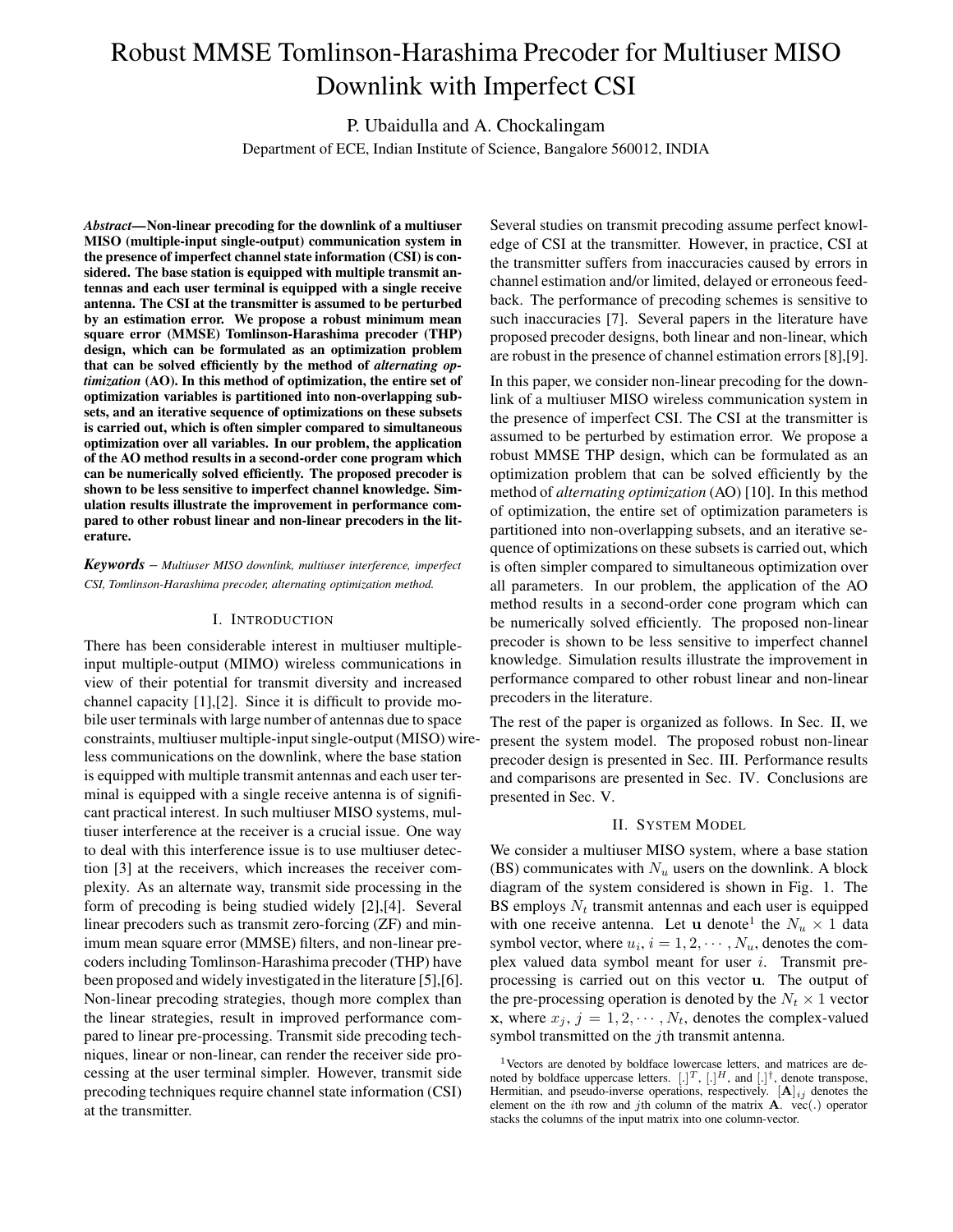

Fig. 1. Multiuser MISO Downlink with imperfect CSI at the transmitter.

The received signal at user  $i$ , denoted by  $y_i$ , can be written as

$$
y_i = \sum_{i=1}^{N_t} h_{ij} x_j + n_i,
$$
 (1)

where  $h_{ij}$  denotes the complex channel gain from the transmit antenna j to the receive antenna of user i, and  $n_i$  is an i.i.d complex Gaussian random variable with zero mean and variance of  $\sigma_n^2$  representing the noise at the *i*th receiver. The channel gains are assumed to be independent zero mean complex Gaussian variables of equal variance  $E[|h_{ij}|^2] = 1$ . The received signals at all the user nodes can be represented in vector form as

$$
y = Hx + n, \qquad (2)
$$

where **H** is the  $N_u \times N_t$  channel matrix, given by

$$
\mathbf{H} = \begin{bmatrix} h_{11} & h_{12} & \cdots & h_{1N_t} \\ h_{21} & h_{22} & \cdots & h_{2N_t} \\ \vdots & \vdots & \ddots & \vdots \\ h_{N_u1} & h_{N_u2} & \cdots & h_{N_uN_t} \end{bmatrix}, \quad (3)
$$

 $\mathbf{y}\,=\,\left[y_1,y_2,\cdots,y_{N_u}\right]^T\!,\mathbf{x}\,=\,\left[x_1,x_2,\cdots,x_{N_t}\right]^T\!,$  and  $\mathbf{n}\,=\,$  $[n_1, n_2, \cdots, n_{N_u}]^T$ .

# *A. Tomlinson-Harashima Precoder*

We consider the well known Tomlinson-Harashima precoder (THP) as the transmit side pre-processor. The block diagram of the THP is shown in Fig. 2. The  $I - G$  operation in Fig. 2 essentially performs successive interference cancellation at the transmitter, and the mod  $(M)$  operation ensures that the resulting cancelled output values are contained within a certain acceptable range, where  $M$  is the cardinality of the modulation alphabet. The matrix **G** is upper triangular with unit diagonal.

The THP design involves the choice of the matrices B and G using the knowledge of the channel matrix  $H$  at the transmitter. This choice can be made based on the optimization of certain metrics, such as signal-to-interference ratio (SIR), mean square error (MSE), etc. As mentioned earlier, it is of interest



Fig. 2. Matrix form of Tomlinson-Harashima precoder.

to consider imperfect channel knowledge at the transmitter. Consequently, in the following, we address the problem of choosing B and G for the case of imperfect CSI at the transmitter. Specifically, we propose a robust precoder design that employs the alternating optimization (AO) method to obtain B and G for the case of imperfect CSI.

#### *B. Channel Uncertainty Model*

The precoder design in this paper is based on a statistical model for the error in CSI at the transmitter. In this model, the true channel matrix H is represented as

$$
\mathbf{H} = \mathbf{H} + \mathbf{E},\tag{4}
$$

where  $H$  is the estimated channel matrix and  $E$  is the estimation error matrix. The error matrix  $E$  is assumed to be Gaussian distributed with zero mean and  $E\{\mathbf{E}\mathbf{E}^H\} = \sigma_{\mathbf{E}}^2 \mathbf{I}_{N_u N_u}$ , where  $E\{\cdot\}$  denotes the expectation operator. This model is suitable for systems with uplink-downlink reciprocity [8].

#### III. ROBUST THP DESIGN WITH IMPERFECT CSI

In this section, we present the design of the proposed robust THP for the case of imperfect CSI, under an average transmit power constraint. In this case, the matrices B and G are chosen such that the system performance does not fall below a desired level even when the CSI at the transmitter is imperfect. In order to achieve this, the channel error model has to be suitably taken into account in the optimization. One way to do this, in the case of a stochastic model of errors in CSI, is to consider the performance metric averaged over the error as the optimization objective [8]. We adopt this method in our approach to the design of robust THP.

In order to simplify the analysis, we resort to a linear representation of the modulo device [11], as shown in Fig. 3. The signal vectors a and d in Fig. 3 are introduced to satisfy the requirement that w has the same value as in the case of modulo operation. The modulo operation at the transmitter alters the statistics of the precoded symbols. Let  $\mathbf{\Phi_w} = E\{\mathbf{ww}^H\}$ and  $\mathbf{\Phi}_{\mathbf{u}} = E\{\mathbf{u}\mathbf{u}^H\}$ .  $\mathbf{\Phi}_{\mathbf{w}}$  is a diagonal matrix, and  $[\mathbf{\Phi}_{\mathbf{w}}]_{ii} = \frac{M}{(M-1)}[\mathbf{\Phi}_{\mathbf{u}}]_{ii}$ ,  $i = 1, \cdots, N_u$ .

In the case of perfect CSI at the transmitter, an MMSE THP design can be obtained by minimizing the mean squared error (MSE),  $\epsilon$ , between the scaled value of the symbol vector d and the received vector y, given by

$$
\epsilon = E\Big\{\parallel c\mathbf{d} - \mathbf{y}\parallel^2\Big\}
$$
  
=  $E_{\mathbf{w},\mathbf{n}}\Big\{\parallel c\mathbf{d} - \mathbf{H}\mathbf{B}\mathbf{w} + \mathbf{n}\parallel^2\Big\},$  (5)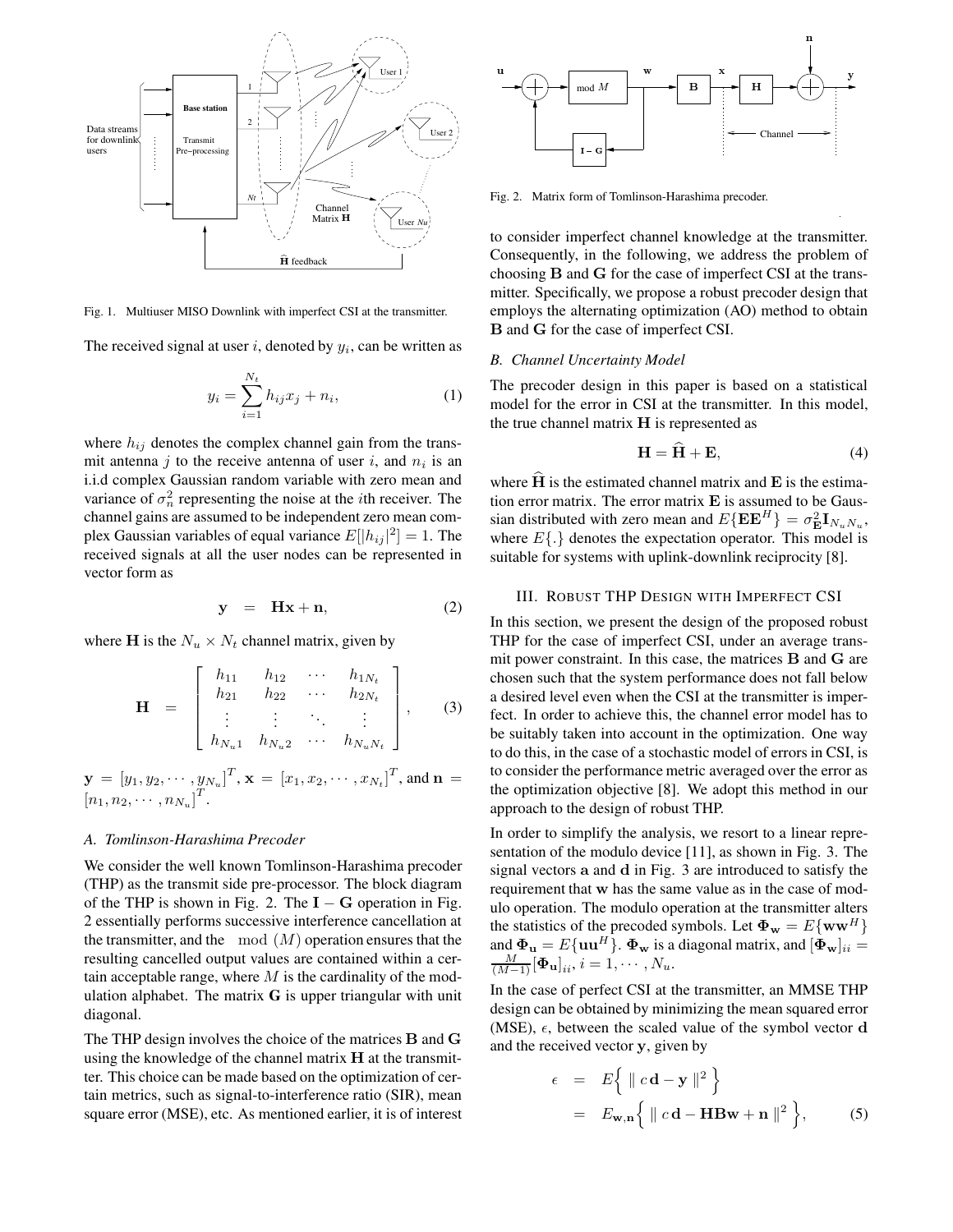

Fig. 3. Linear representation of the modulo device.

where the 2nd step in (5) follows from  $x = Bw$  (as seen from Fig. 2), and the expectation is over the noise vector, n, and the modified symbol vector, w. Also, from Fig. 3, it can be seen that  $d = Gw$ . Substituting Gw for d in (5),  $\epsilon$  can be written as

$$
\epsilon = E_{\mathbf{w}} \left\{ \mathbf{w}^H (c\mathbf{G} - \mathbf{H} \mathbf{B})^H (c\mathbf{G} - \mathbf{H} \mathbf{B}) \mathbf{w} \right\} + N_u \sigma_n^2.
$$
 (6)

Under imperfect CSI, since  $H = \hat{H} + E$ , in order to make the design robust, we consider the MSE in (6) averaged over the error matrix  $E$  (in addition to averaging over  $w$  and  $n$ ) as the performance metric for the optimization. This optimization is performed subject to an average transmit power constraint. The average transmit power,  $P_T$ , is given by

$$
P_T = E\{\mathbf{x}^H \mathbf{x}\}
$$
  
=  $E\{\mathbf{w}^H \mathbf{B}^H \mathbf{B} \mathbf{w}\}$   
=  $\text{trace}(\mathbf{B}^H \mathbf{B} \mathbf{\Phi}_{\mathbf{w}}).$  (7)

Assuming  $\Phi_{\mathbf{w}} = \mathbf{I}_{N_u}$ ,  $P_T$  can be expressed as

$$
P_T = \text{trace}(\mathbf{B}^H \mathbf{B}).\tag{8}
$$

As the last term in (6) is a constant, this term can be dropped from the objective function. Now, taking the expectation of  $(6)$  over **E**, we get

$$
E_{\mathbf{E},\mathbf{w}} \left\{ \mathbf{w}^H (c\mathbf{G} - \mathbf{H}\mathbf{B})^H (c\mathbf{G} - \mathbf{H}\mathbf{B}) \mathbf{w} \right\}
$$
  
=  $E_{\mathbf{E}} \{ \text{trace} ((c\mathbf{G} - \mathbf{H}\mathbf{B})^H (c\mathbf{G} - \mathbf{H}\mathbf{B})) \mathbf{\Phi}_{\mathbf{w}}) \}$   
=  $E_{\mathbf{E}} \{ \text{trace} ((c\mathbf{G} - \mathbf{H}\mathbf{B})^H (c\mathbf{G} - \mathbf{H}\mathbf{B}))) \}.$  (9)

Based on the above development, we can formulate the proposed robust MMSE THP design problem as the following constrained optimization program:

$$
\min_{\mathbf{B}, \mathbf{G}, c} \qquad E_{\mathbf{E}} \left\{ \text{trace}((c\mathbf{G} - \mathbf{H}\mathbf{B})^H (c\mathbf{G} - \mathbf{H}\mathbf{B}))) \right\}
$$
\n
$$
\text{subject to} \quad \text{trace}(\mathbf{B}\mathbf{B}^H) \le P_{th},
$$
\n
$$
c \ge c_{th}.
$$
\n(10)

The scaling factor  $c$  is lower-bounded in order to avoid the trivial solution of  $c = 0$  and  $\mathbf{B} = 0$ .

Let  $g = vec(G)$ ,  $b = vec(B)$ , and  $A = I \otimes (\widehat{H} + E) =$  $\tilde{A} + \tilde{A}$ . Then,

$$
\text{vec}(c\mathbf{G} - (\mathbf{H} + \mathbf{E})\mathbf{B}) = c\mathbf{g} - \mathbf{A}\mathbf{b}.
$$
 (11)

**w** Substituting  $H = H + E$  and using (11) in (9), the objective in (10) can be rewritten as

$$
E_{\mathbf{E}}\left\{\text{trace}((c\mathbf{G} - (\widehat{\mathbf{H}} + \mathbf{E})\mathbf{B})^{H}(c\mathbf{G} - (\widehat{\mathbf{H}} + \mathbf{E})\mathbf{B}))\right\}
$$
  
=  $E_{\mathbf{E}}\left\{ (c\mathbf{g} - \mathbf{A}\mathbf{b})^{H}(c\mathbf{g} - \mathbf{A}\mathbf{b})\right\}$   
=  $\|\widehat{\mathbf{A}}\mathbf{b} - c\mathbf{g}\|^{2} + \mathbf{b}^{H}E_{\mathbf{E}}\left\{\widetilde{\mathbf{A}}^{H}\widetilde{\mathbf{A}}\right\}\mathbf{b}$   
=  $\|\widehat{\mathbf{A}}\mathbf{b} - c\mathbf{g}\|^{2} + \sigma_{\mathbf{E}}^{2} \|\mathbf{b}\|^{2}$ . (12)

In the above, both b and g are optimization parameters, whereas in a linear precoder only b is the optimization parameter. Using (12), and noting that the second constraint in (10) is active at optimality, the optimization problem in (10) can be rewritten as

$$
\begin{array}{ll}\n\text{min} & J(\mathbf{b}, \mathbf{g}) \stackrel{\triangle}{=} \|\widehat{\mathbf{A}}\mathbf{b} - c_{th}\mathbf{g}\|^2 + \sigma_{\mathbf{E}}^2 \|\mathbf{b}\|^2 \\
\text{subject to} & \|\mathbf{b}\|^2 \le P_{th}.\n\end{array} \tag{13}
$$

#### *A. Alternating Optimization*

As the optimization has to be performed with respect to both b and g in (13), we can use the method of Alternating Optimization (AO) [10], wherein the optimization over an entire set of variables is replaced by a sequence of easier optimizations involving grouped subsets of the variables. In the present problem, we partition the optimization set  ${b, g}$  into the non-overlapping subsets  ${b}$  and  ${g}$  and perform the optimization with respect to these subsets in an alternating fashion.

The algorithmic form of the alternating optimization for the computation of the matrices G and B is shown in Table-I. At the  $(n + 1)$ th iteration, the value of **b** is the solution to the following problem

$$
\mathbf{b}^{n+1} = \underset{\mathbf{b}}{\text{argmin}} \ J(\mathbf{b}, \mathbf{g}^n), \tag{14}
$$

where b satisfies the constraint in (13). This problem can be efficiently solved as a second order cone program [12]. Having computed  $\mathbf{b}^{n+1}$ ,  $\mathbf{g}^{n+1}$  is the solution to the following problem:

$$
\mathbf{g}^{n+1} = \underset{\mathbf{g}}{\text{argmin}} \ J(\mathbf{b}^{n+1}, \mathbf{g}), \tag{15}
$$

This problem has the following solution:

$$
\mathbf{g}^{n+1} = \left(\frac{1}{c_{th}}\right) \text{vec}\left(\text{triu}\left(\text{mat}\left(\mathbf{Ab}^{n+1}\right)\right) + \mathbf{I}\right), \quad (16)
$$

where mat(.) operator constructs a square matrix from the input vector and triu(.) operator extracts the upper triangular part of the input matrix. This alternating optimization over {b} and {g} can be repeated till convergence of the optimization variables. As the objective in (13) is monotonically decreasing after each iteration and is lower bounded, convergence is guaranteed. The iteration is terminated when the norm of the difference in the results of consecutive iterations are below a threshold or when the maximum number of iterations is reached.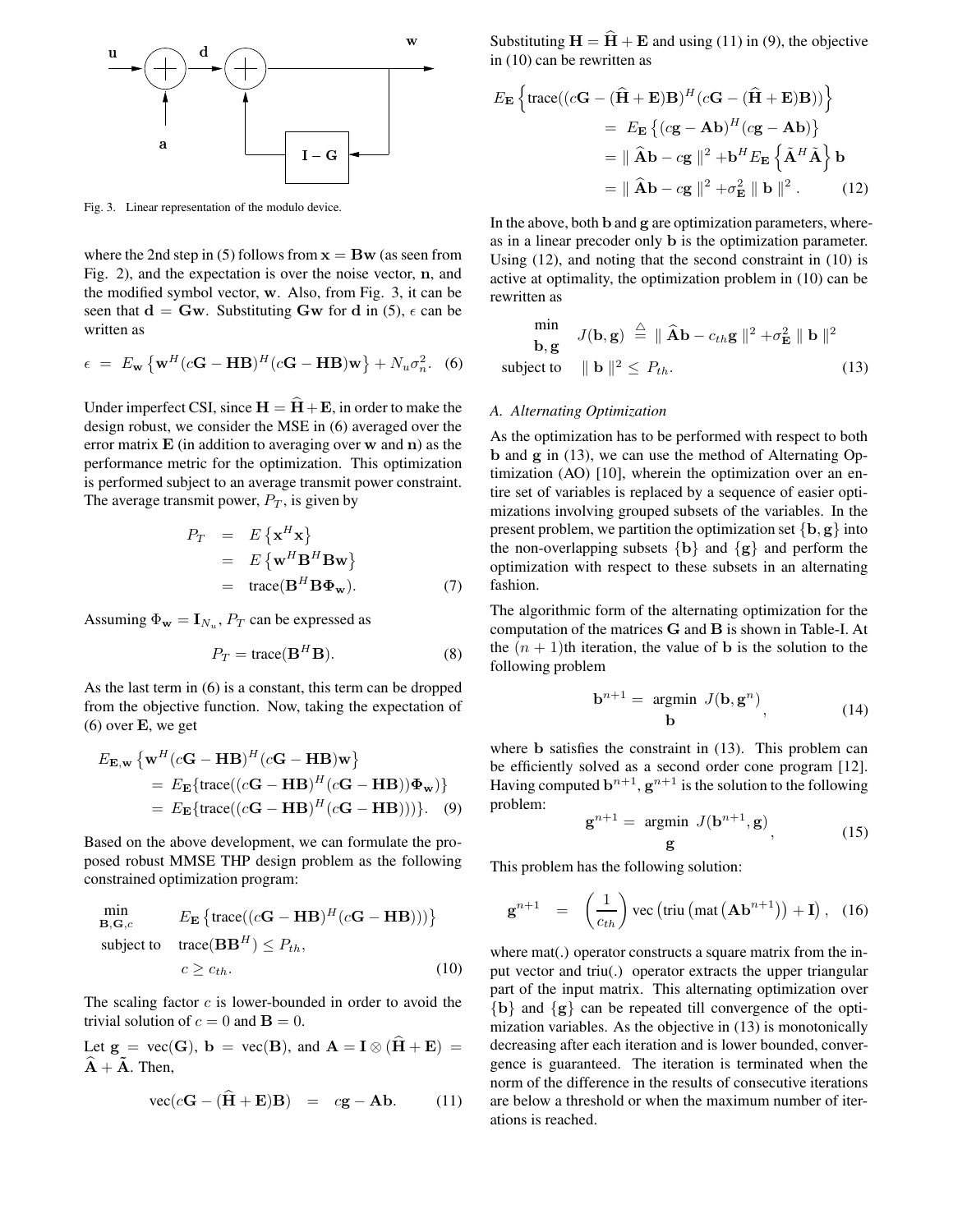TABLE−I : Algorithm for computation of precoding matrices

11)  $n \leftarrow n+1$ 1)  $n = 0$ 8) if  $\|\mathbf{x}^{n+1} - \mathbf{x}^{n}\| \leq t$ th then 9) 3) compute  $\mathbf{b}^{n+1}$  using  $\mathbf{g}^n$ 6) compute  $g^{n+1}$  using  $b^{n+1}$  $10$ ) end if  $(12)$  end while 7)  $x^{n+1} = [b^{n+1}g^{n+1}]$ 2) While  $n \leq N_{max}$ Select  $N_{max}$  (Maximum Number iterations), *tth* (Termination Threshold),  $X^0 = [b^0 g^0]$ 

## IV. SIMULATION RESULTS

In this section, we illustrate the performance of the proposed algorithm evaluated through simulations. The channel fading is modeled as Rayleigh, with the channel matrix H comprising of independent and identically distributed (i.i.d) samples of a complex Gaussian process with zero mean and unit variance. We compare this performance with other precoders in the literature. The comparison is based on the average uncoded bit error rate (BER) versus the average signal-to-noise ratio (SNR), which is defined as  $\frac{P_T}{N_u \sigma_n^2}$  [8]. The modulation scheme used is QPSK. The elements of the estimation error matrix, E, are generated independently from zero-mean Gaussian distribution of variance  $\sigma_{\mathbf{E}}^2$ . We compare the BER performance of the proposed robust MMSE-THP with that of  $i)$  the robust linear MMSE precoder in [8], and  $ii)$  the robust ZF-THP in [9]. Figure 4 shows the BER performance of the various precoders in a system with four transmit antennas ( $N_t = 4$ ) at the BS, four users ( $N_u = 4$ ) with one receive antenna each, and channel estimation error with variance  $\sigma_{\mathbf{E}}^2 = 0.05$ . For the same system parameters setting, Fig. 5 presents the results for  $\sigma_{\mathbf{E}}^2 = 0.2$ . From Figs. 4 and 5, it can be observed that the proposed robust MMSE-THP performs better than the robust linear MMSE precoder in [8] as well as the robust ZF-THP in [9]. The performance cross-overs between the THP precoders and the linear MMSE precoder at low SNRs are due to the power enhancement effect of the modulo operation in the THP.

#### V. CONCLUSIONS

We addressed the problem of designing a robust non-linear precoder for MISO systems with imperfect channel state information. It was shown that the precoder design problem can be formulated as an optimization problem, which can be solved using the method of Alternating Optimization. This robust non-linear precoder outperforms the robust zero-forcing THP and the robust MMSE linear precoder reported in the literature before. So far in this study, we have assumed that all users are homogeneous in terms of their required QoS (i.e.,



Fig. 4. Uncoded BER versus average SNR performance for different precoders with imperfect CSI at the transmitter:  $i)$  robust linear MMSE precoder in  $[8]$ ,,  $ii)$  robust ZF THP in  $[9]$ , and  $iii)$  proposed robust MMSE THP.  $N_t = 4$ ,  $N_u = 4$ , QPSK,  $\sigma_{\bf E}^2 = 0.05$ .



Fig. 5. Uncoded BER versus average SNR performance for different precoders with imperfect CSI at the transmitter:  $i)$  robust linear MMSE precoder in [8],  $ii)$  robust ZF THP in [9], and  $iii)$  proposed robust MMSE THP.  $N_t = 4, N_u = 4, \text{QPSK}, \sigma_{\rm E}^2 = 0.2.$ 

required SIR or BER). We are extending the proposed optimization approach to the case of different QoS requirements for different users.

#### **REFERENCES**

- [1] D. Tse and P. Viswanath, *Fundamentals of Wireless Communication*, Cambridge University Press, 2006.
- [2] H. Bolcskei, D. Gesbert, C. B. Papadias, and All-Jan van der Veen, *Space-time wireless systems: From Array Processing to MIMO Communications*, Cambridge University Press, 2006.
- [3] S. Verdu, *Multiuser Detection,* Cambridge University Press, 1998.
- [4] R. Fischer, C. Windpassinger, A. Lampe, and J. Huber, "MIMO precoding for decentralized receivers," *Proc. IEEE ISIT'2002*, p. 496, 2002.
- [5] Q. H. Spencer, A. L. Swindlehurst, and M. Haardt, "Zero-forcing methods for downlink spatial multiplexing in multiuser MIMO channels," *IEEE Trans. on Signal Processing,* vol. 52, pp. 461-471, February 2004.
- [6] K. Kusume, M. Joham, W. Utschick, and G Bauch, "Efficient Tomlinson-Harashima Precoding for spatial multiplexing on flat